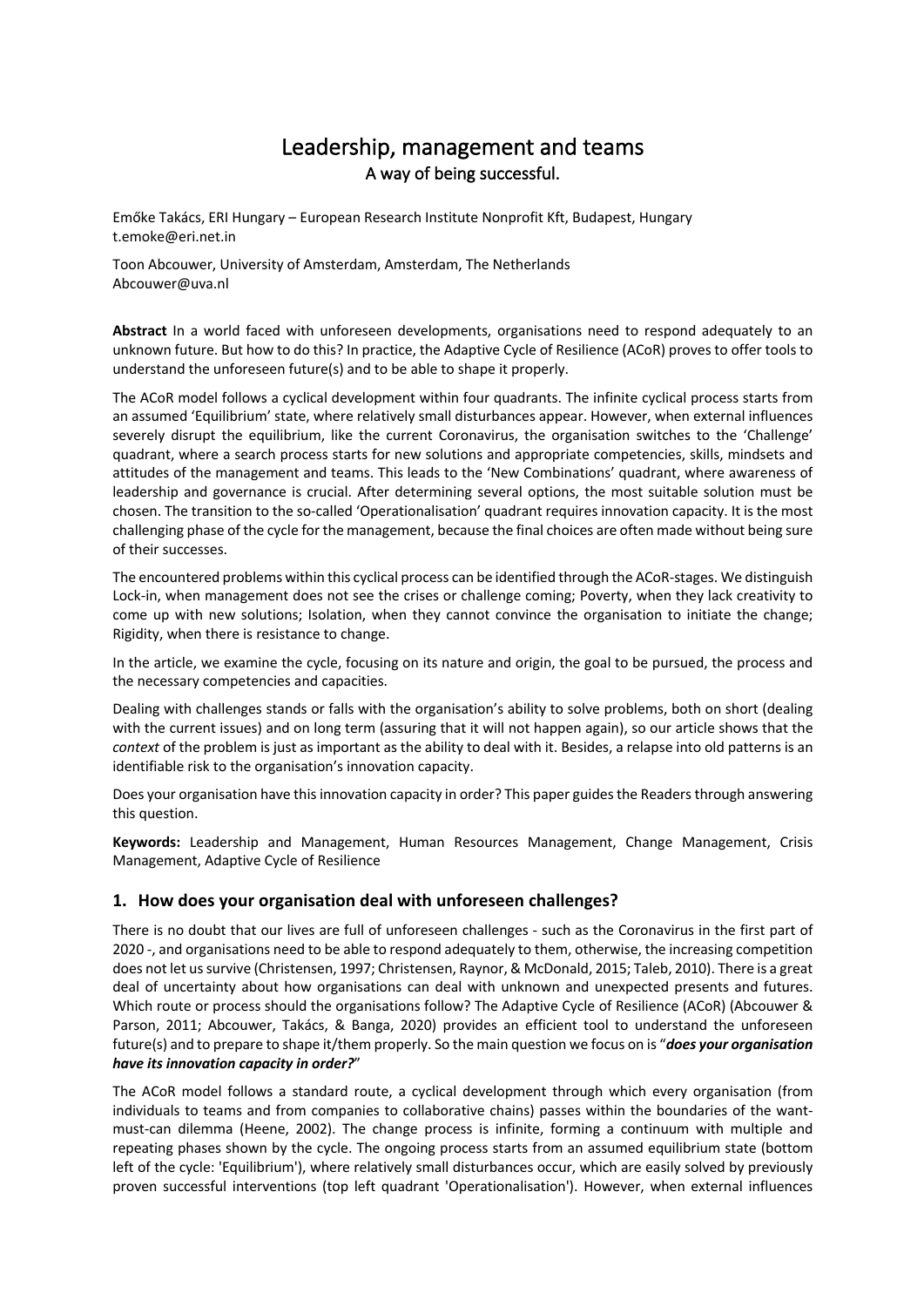

*Figure 1 ACoR – Adaptive Cycle of Resilience*

severely disrupt the equilibrium, the organisation switches to the socalled 'Challenge' quadrant, where a search process starts for new solutions and appropriate competencies, skills, mind states and attitudes. From here, the organisation moves to the so-called 'New Combinations' quadrant, where leadership and awareness are crucial and critical. Among the determined options, the most suitable solution must be chosen. The transition to the fourth 'Operationalisation' quadrant is the most difficult one, where often the 'final' choice has to be made without being sure of its success. Such a decision many times is based on intuition and gut feeling. In this phase, there is no longer a search for new initiatives, but all energy is put into gaining support. The operationalisation phase is about implementing and scaling up the chosen solution to a new equilibrium condition, which starts the next cycle.

Using this cyclical way of operation, the authors can provide organisations with the possibility for interpreting the developments of the specific phases from different perspectives. Depending on the phases of the adaptive cycle of resilience, there are four key aspects with crucial importance in the change process. Analysing how the organisation deal with unforeseen challenges, these next four questions need to be answered.

# **1.1 What is the nature and origin of the challenge or crisis?**

The transitions between the four quadrants mentioned above are crucial during the whole process. When an organisation confronts with a challenge, there is a need to develop possible solutions, and the right change strategy can be chosen to operationalise it eventually. The cycle follows this route but developing and implementing real solutions require to know the nature and origin of the problem. When people can recognise which quadrant the organisation is at the moment, it can help take the right actions.

The encountered problems in the different stages can distinguish four traps that the organisation may fall in (Gunderson, Allen, & Holling, 2010; Walker & Salt, 2006):

- **Lock-in**, when people do not see the crises coming;
- **Poverty**, when they lack creativity to come up with new solutions;
- **Isolation**, when they cannot convince the organisation to initiate the change;
- **Rigidity**, when there is resistance to change.

These traps can be very harmful to the present and the future of the organisation. So first the organisation must be open and innovative enough to be able to face and admit the challenge itself (Abcouwer & Goense, 2015; Abcouwer, Takács, & Keményffy, 2018; Dervitsiotis, 2011; Norman & Verganti, 2014). Does your organisation have this innovation capacity in order?

# **1.2 Based on a challenge, what is the pursued objective for short and long terms?**

Each of the current challenges or crises must be solved, which is not just about solving the problem but in many cases, the cause behind the problem as well. Solving the cause of the problem is necessary in the longer term in order to achieve a better future. Of course, this does not release the organisation from the obligation to solve the current problem. Sufficient attention must be paid to both aspects.

When we follow the routes of the adaptive cycle of resilience, there are some typical questions to be answered by various stakeholders of the organisation.

The following questions should be answered both short and long term, so the (unforeseen) challenges would not hit the organisation severely: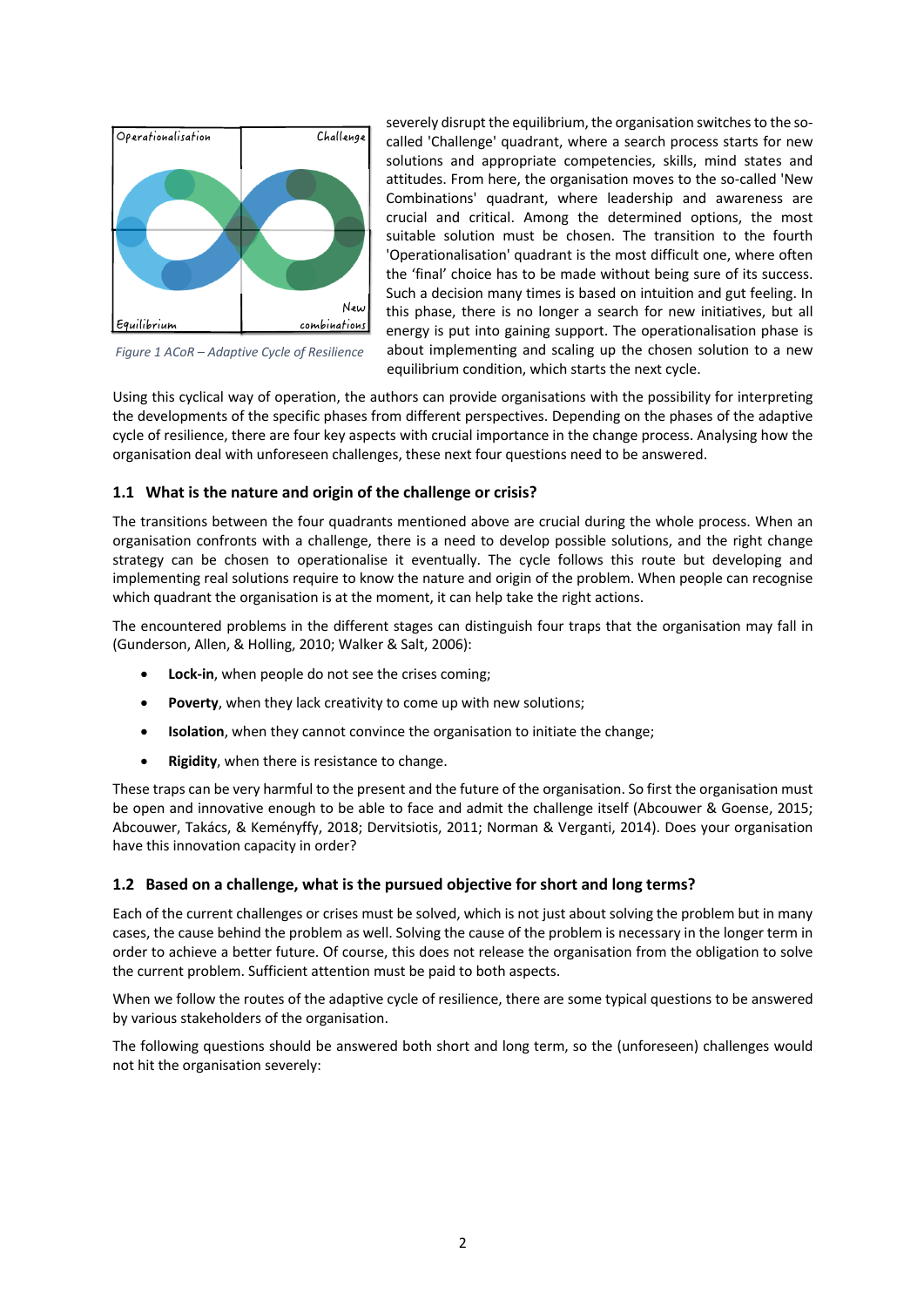| <b>ACoR</b> quadrant | Short / mid-term objectives                                                        | Long term goals                                                         |  |
|----------------------|------------------------------------------------------------------------------------|-------------------------------------------------------------------------|--|
| equilibrium          | How to prevent problems to happen<br>today and tomorrow?                           | How to prevent any problems to<br>happen in the future?                 |  |
| challenge            | Which option will help the organisation<br>out of the actual problem/challenge?    | Which options to choose to avoid<br>future crises?                      |  |
| new combinations     | How to choose the right strategy and<br>actions to deal with the actual challenge? | How to choose the right strategy<br>and actions to deal with the issue? |  |
| operationalisation   | How to prepare for everyday challenges,<br>which may arrive from anywhere?         | How to prepare for any possible<br>disturbances in the future?          |  |

So, secondly, the organisation must be prepared and innovative enough to be able to face and plan the management of the interventions. Does your organisation have this innovation capacity in order?

# **1.3 What process to follow for managing the challenge "right"?**

Using the ACoR model, the organisation could recognise which stage (quadrant) they are in (see I.1) and so what short/mid-term objectives and long-term goals (see I.2) they have in their strategies. The developments of the adaptive cycle of resilience can be recognised and followed at different organisational levels within the same organisation. However, organisations that are part of a network structure also need to be aware and deal with multi-level challenges.

The dynamical moves in the ACoR with the angles identifying the change with the different objectives strived in the quadrants, as well as with the process bringing the organisation from quadrant to quadrant and the human factor with individual objectives in each phase show us the following (Fiksel, 2015; Tsoukas & Shepherd, 2004).

**The Equilibrium quadrant** is about rationalising. Efficiency and effectiveness form the base for preparing to the challenges and preventing to be hit by a crisis. The main focus of the process in the equilibrium state is on *preventing problems to happen*.



#### **From Equilibrium to Challenge – Release**

At a given moment, the complexity can become that high, - as a result of unthought and unexpected (in most of the cases external) developments with a significant impact, - that the organisation is no longer capable of dealing with them. As soon as the organisation becomes aware of the problem, a so-called Gestalt switch occurs, bringing the organisation from confidence to *insecurity*, which cannot be explained by the actual

events. Therefore, the point that marks the challenge into being is mainly based on *perception*. In the ACoR model, the transition to the challenge quadrant is a fact. In literature, the term *Release* is used for this transition (Gunderson & Holling, 2001).



#### **Release -> Lock in -> Fear for future**

If the organisation is unable to break free from the old-way of operation, a *lock-in* situation is likely to arise. From a human point of view, f*ear from the unknown* is often the base for this trap. This setting is characterised by realising that the traditional way of problem-solving does not work any longer, and the management has to change the good old proven approaches in the operations. An intensive process of searching for an alternative and new way of working must start. Due to high performance in the past, where constant focus is on reaching more results and being more efficient, the system loses the resources for resilience and flexibility. In a lock-in situation, the management is not willing to change anything, and a natural tendency arises to stay what they are and where they are locked in. When the old way of working performs well, losing that certainty should be avoided.

In the **Challenge quadrant**, the organisation is facing a challenge or even a crisis, and there is an urging need for *creativity* to solve the problem. Focus should be on finding or developing the capability to find solutions for disruptive change. The main focus of the process in the challenge state is on thus *Designing new solutions.*

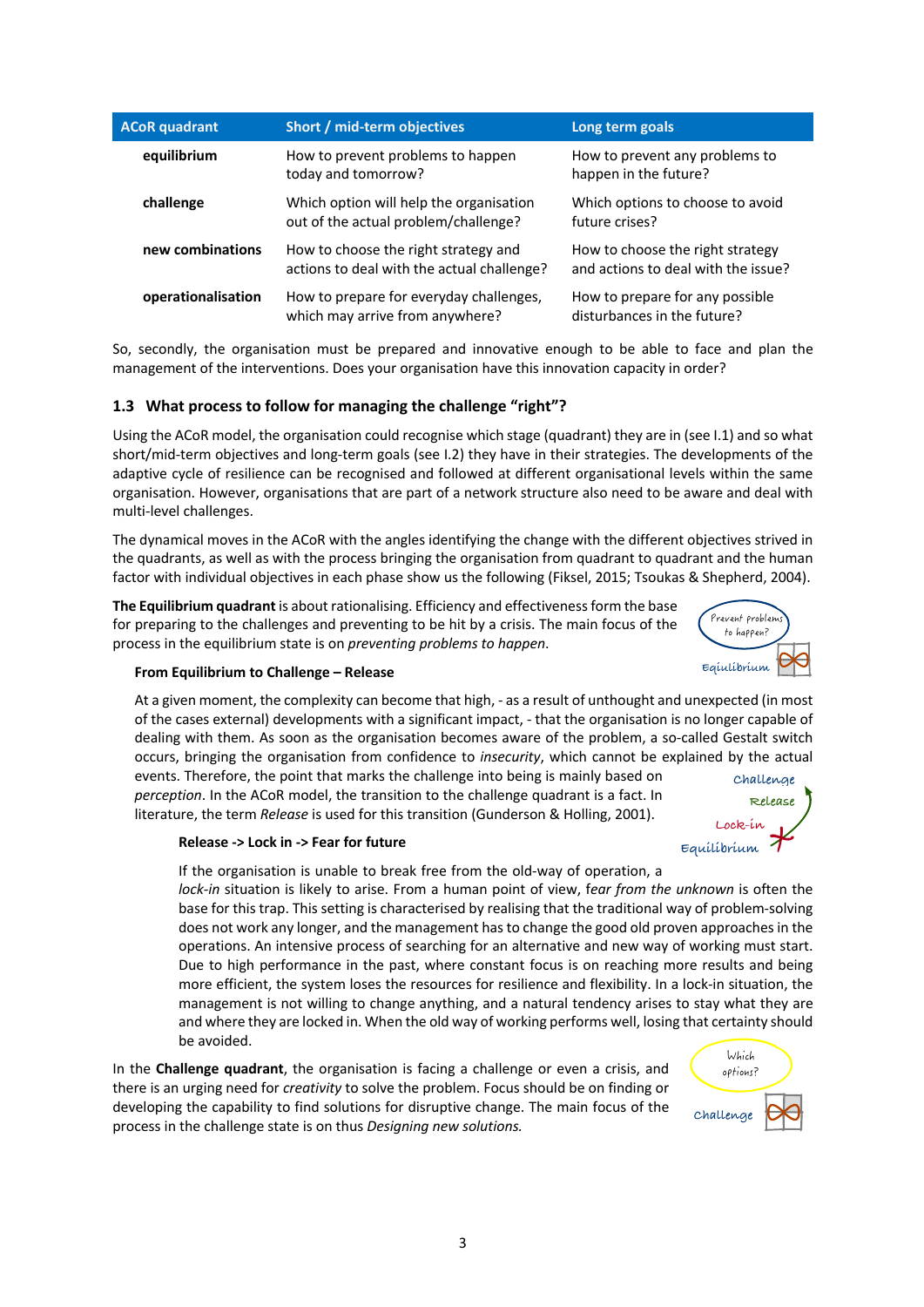#### **From challenge to new combinations – Reorganisation**

If during the challenge the management's basic attitude is uncertainty, the creative powers, which came to fruition within the organisation, will create a situation where the future can be looked at with a nucleus of confidence. It leads to an optimistic and hopeful look towards the future. Because this

should enable a far-reaching restructuring of the organisation, in literature, this phase is described with the term *Reorganisation* (Gunderson & Holling, 2001).

#### **Reorganisation -> Poverty -> Lacking creativity**

While facing disruptive developments, organisations are eager to prepare for

dealing with them in the shortest possible timeframe and finding creative solutions. The process of being open to divergent thinking to broaden the view and initiate new insights and alternative interventions highly depend on the ability to be creative. But what if creativity is lacking? The literature identifies it as the *poverty trap*, which is in many cases caused by poor management for lacking the resources for renewal, making them vulnerable to change.

**The New combinations quadrant,** after having found a set of potential solutions, is about making and a choice towards operationalisation, often after analysing which combination deals best with the challenge. These actions require *leadership and awareness* of management issues. The main focus of the process in the new combination state is thus on *choosing the appropriate intervention*.

#### **From new combinations to operationalisation – Exploitation**

In terms of the perception of the situation, making a definitive choice means that being 'hopeful about the future' is replaced by having 'confidence in the future', believing that the right choice was made. Making this choice is not purely on rational grounds, but intuition and emotions play an important part in the process.

Future success can hardly be proved. However, new initiatives are no longer sought, and one strives to promote solidarity within the organisation towards the chosen solution. In literature, the term *Exploitation* is used for this phase (Gunderson & Holling, 2001).

#### **Exploitation -> Isolation -> Lacking courage and persuasiveness**

In the new combination phase, among the different alternatives the choice to initiate the development towards a new equilibrium is made. If the organisation cannot be convinced to implement the proposed intervention, the *Isolation trap* might come into practice. This trap is characterised by the situation that a number of options are available, but we also see low connectivity with the organisation to implement one (or some) of them. Low resilience is the logical result, especially when those who developed the new options are lacking courage or are not able to persuade.

**The Operationalising quadrant,** after having chosen a preferred approach for dealing with the challenge, is about implementation. The chosen solution(s) require cooperation and involvement of different specialisms, and attention on management and optimisation based on leadership choices. The main focus of the process in the operationalisation state is thus on *Preparing* for implementation to deal with the challenges.

#### **From operationalisation to equilibrium – Conservation**

As soon as the choices are made, one needs to pay attention to their operationalisation and improvement. Rationalisation of processes, attention to efficiency and effectivity become important. The regaining of bureaucratic structures will be necessary to re-establish routines that result in the organisation ending up a

new business-as-usual situation. At that stage, solidarity reaches a peak again, and the qualities and potential of those involved in the change process are optimally utilised. The state of mind of the manager is changed from conviction regarding the choice for the future into confidence in the present. It is important to acknowledge that the businessas-usual situation thus achieved is not the same as the old one. Gunderson and Holling (2001) argue that the organisation's successfulness is determined by the extent to which

it can achieve a new, different, business-as-usual situation. In literature, the term *Conservation* is used for this phase (Gunderson & Holling, 2001).





How to choose?

**New Combinations**





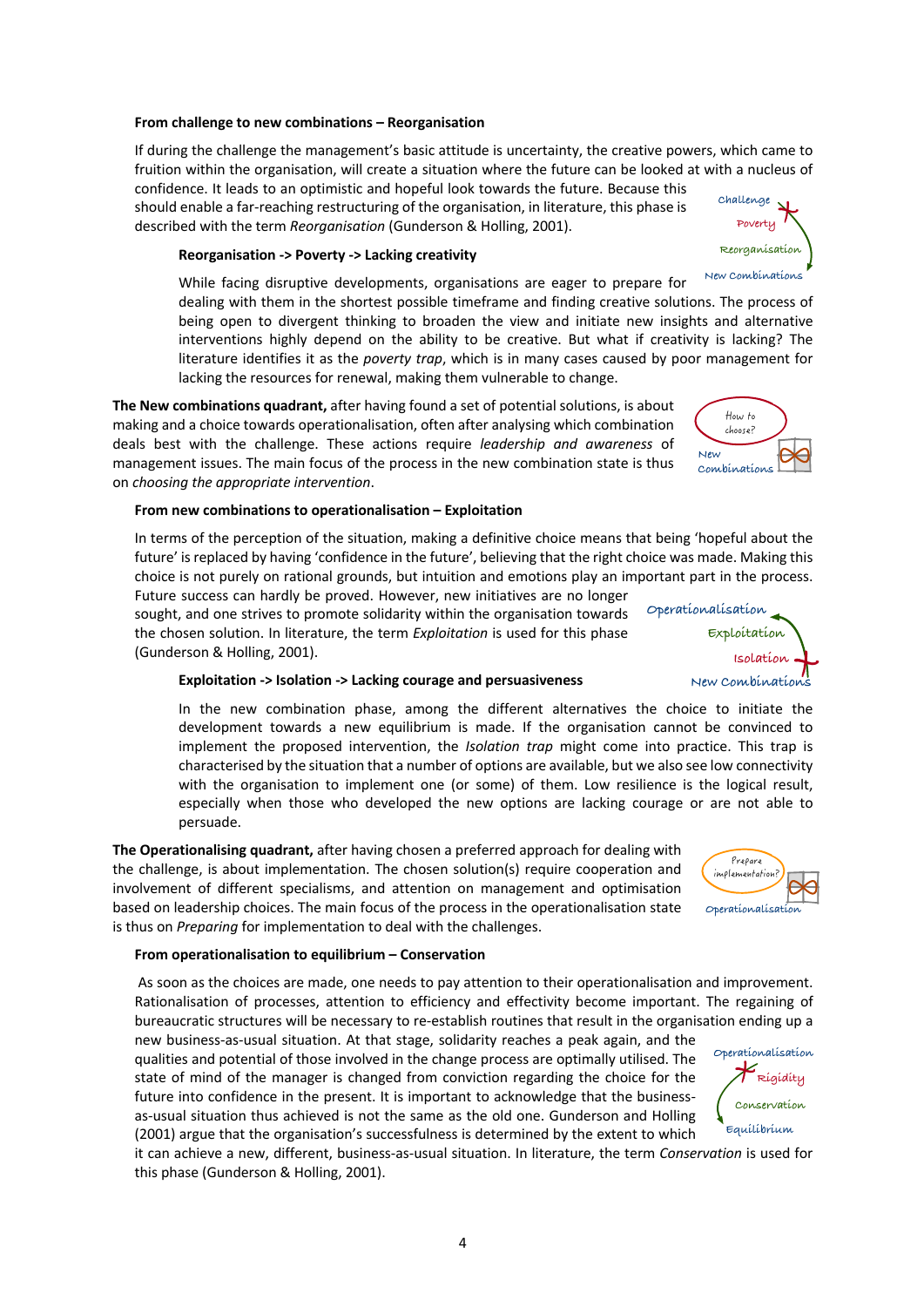#### **Conservation -> Rigidity -> Resistance against change**

Upscaling the new approaches to optimise the effect of the newly developed problem-solving approaches will only be successful on the moment when the organisation is open for the change. However, many are facing an intensive command-and-control culture that brings the different kinds of forces and resistance against change into practice. In addition to the command-and-control culture (Holling, 1996), rigidity traps have other characteristics, including (1) avoidance of learning (from past mistakes), (2) lack of trust among management institutions and stakeholders, and (3) strong feedbacks that maintain core elements of the status quo. Successful Implementation of the newly developed ways of working is far from obvious.

Thirdly, the organisation must be sensitive, operative and innovative enough to be able to realise and manage right the change processes of the challenges. Does your organisation have this innovation capacity in order?

#### **1.4 What competencies to have to facilitate or supervise change adequately?**

Each phase in the approach, - both the quadrant and the transition between, - places different *demands* on the competencies of teams and managers. Competence management and specific learning pathways must ensure that the right competencies are available within the organisation.

| Human competences                                                                                                                                                                                                                                                                                                                              |
|------------------------------------------------------------------------------------------------------------------------------------------------------------------------------------------------------------------------------------------------------------------------------------------------------------------------------------------------|
| Management                                                                                                                                                                                                                                                                                                                                     |
| prevent problems to happen<br>confident in the past and the present<br>no fear for the future                                                                                                                                                                                                                                                  |
| trapped by lock-in:<br>the old way of working performs well<br>keep away from changing anything<br>avoid losing the reached certainty                                                                                                                                                                                                          |
| Leadership                                                                                                                                                                                                                                                                                                                                     |
| developing options to solve the challenge<br>insecure about the present, curious for the future<br>innovation capacity and creativity<br>trapped by poverty:                                                                                                                                                                                   |
| lacking creativity<br>no resources for renewal<br>vulnerability to change                                                                                                                                                                                                                                                                      |
| Leadership                                                                                                                                                                                                                                                                                                                                     |
| choosing the intervention<br>hopeful about the future<br>courage and persuasiveness<br>trapped by isolation:<br>low resilience<br>÷,<br>lacking courage<br>no ability to persuade                                                                                                                                                              |
| Management                                                                                                                                                                                                                                                                                                                                     |
| prepare for any challenge<br>confidence in the present and the future<br>no resistance against change<br>trapped by rigidity:<br>command-and-control culture<br>avoidance of learning (from past mistakes)<br>lack of trust among management institutions and<br>stakeholders<br>strong feedbacks maintain core elements of the<br>status quo. |
|                                                                                                                                                                                                                                                                                                                                                |

Finally, the organisation must be prepared and skilled to be able to be operative and innovative enough to realise and manage the change processes of the challenges right. Does your organisation have this innovation capacity in order?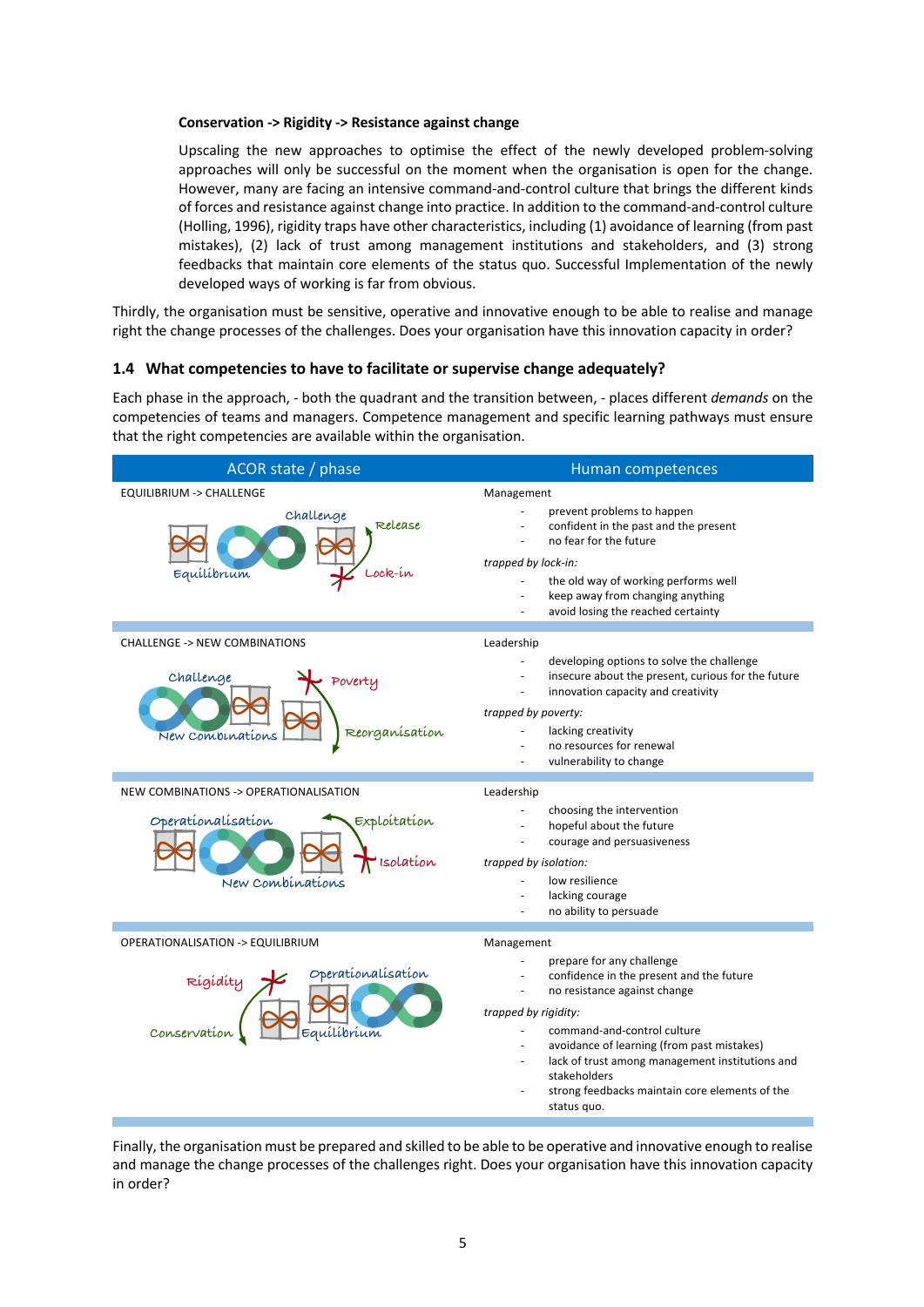In the next paragraph we try to find the answers for the four questions above and analysing if the organisation has the innovation capacity to deal with unforeseen challenges.

# **2. Innovation capacity in the different ACOR quadrants**

After understanding the change process that organisations go through when dealing with challenges, - whether it concerns a quadrant or a transition between the quadrants (1.1), with a pursued objective for short or longterm (1.2), process for managing the challenge (1.3) and the different demands to the competencies of teams and managers (1.4), - we conclude the logics of reasoning and characteristics. It can be used to identify if the requirements for the innovation capacity of the organisation is in order to deal with the foreseeable and the unforeseeable challenges 'right'.

# **2.1 Equilibrium**

| Logic of the<br>reasoning | Does your organisation have this innovation capacity in order?                                                                                         |  |
|---------------------------|--------------------------------------------------------------------------------------------------------------------------------------------------------|--|
| <b>Objective</b>          | How to prevent problem to happen                                                                                                                       |  |
| <b>Focus</b>              | Efficiency, effectivity, rationality will work                                                                                                         |  |
| <b>Challenge</b>          | Dealing with future changes                                                                                                                            |  |
| <b>Need for action</b>    | Release, because the old way of working no longer suffices                                                                                             |  |
| Trap/blockade             | Lock-in, based on believe in the capabilities of the past                                                                                              |  |
| Origin of trap            | Positive that may proof not to be true: 'remember', trust on the past and the current abilities<br>Negative: No recognition of disruptive disturbances |  |

# **2.2 Challenge**

| Logic of the<br>reasoning | Does your organisation have this innovation capacity in order?                                                                                           |  |
|---------------------------|----------------------------------------------------------------------------------------------------------------------------------------------------------|--|
| <b>Objective</b>          | Which options do we have?                                                                                                                                |  |
| <b>Focus</b>              | Searching a way out of the challenge                                                                                                                     |  |
| Challenge                 | Stimulating creativity                                                                                                                                   |  |
| <b>Need for action</b>    | Reorganisation, to develop new combinations                                                                                                              |  |
| Trap/blockade             | Poverty, based on lacking creativity                                                                                                                     |  |
| Origin of trap            | Positive that may proof not to be true: the unrealistic belief that we can deal with every challenge<br>Negative: Lacking creativity in the organisation |  |

# **2.3 New combination**

| Logic of the<br>reasoning | Does your organisation have this innovation capacity in order?                                                       |  |
|---------------------------|----------------------------------------------------------------------------------------------------------------------|--|
| <b>Objective</b>          | Which option should we choose?                                                                                       |  |
| <b>Focus</b>              | Hopeful about the future                                                                                             |  |
| Challenge                 | Being persuasive to choose an intervention                                                                           |  |
| <b>Need for action</b>    | Exploitation, to determine which intervention is best                                                                |  |
| Trap/blockade             | Isolation, based on lacking courage and persuasiveness to assure the choice will be made                             |  |
| Origin of trap            | Positive that may proof not to be true: Believe in the innovative capabilities and commitment of the<br>organisation |  |
|                           | Negative: persuasiveness and courage are not able to convince the organisation members; no<br>burning platform       |  |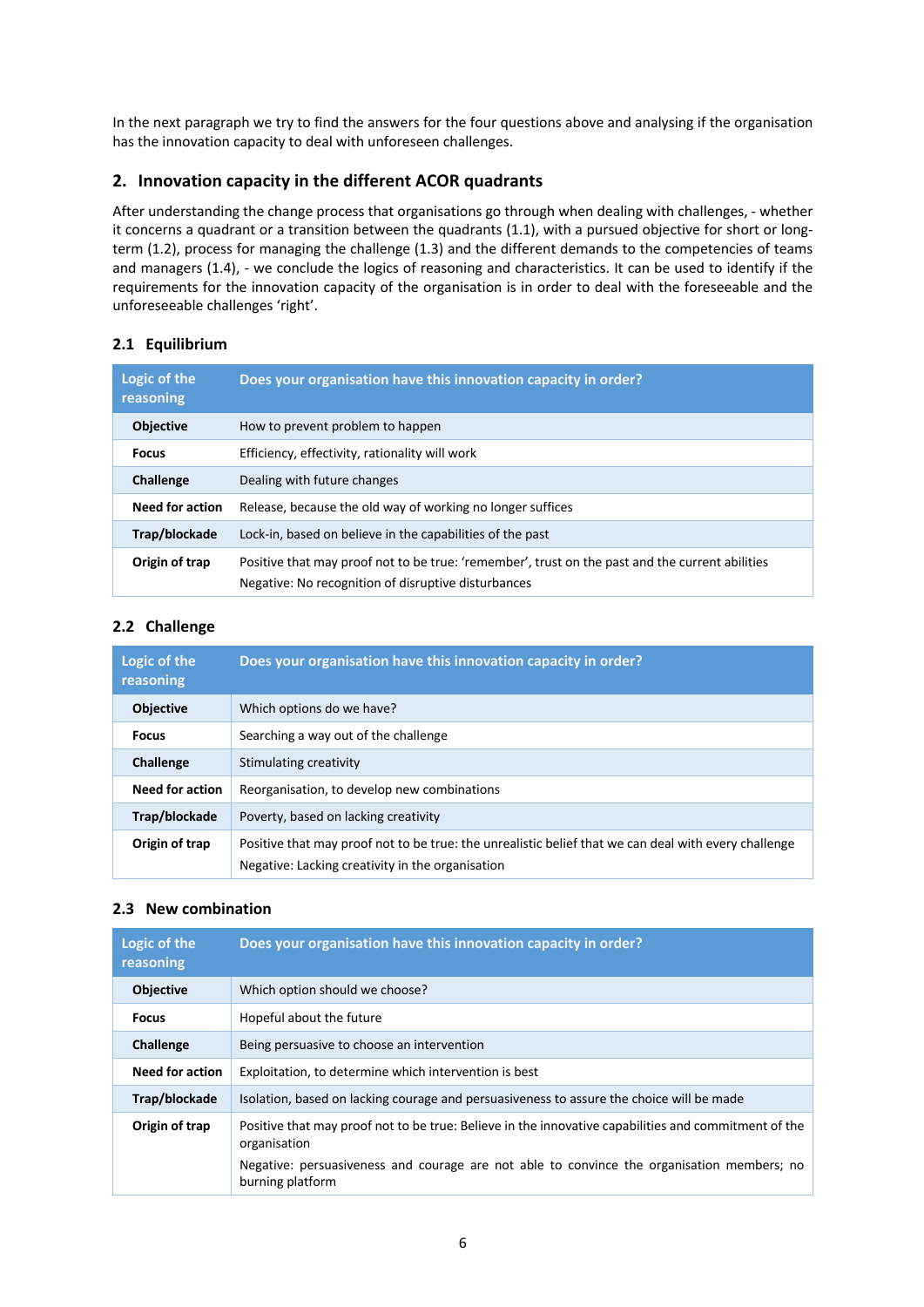# **2.4 Operationalisation**

| Logic of the<br>reasoning | Does your organisation have this innovation capacity in order?                                                                                                |  |
|---------------------------|---------------------------------------------------------------------------------------------------------------------------------------------------------------|--|
| <b>Objective</b>          | How to prepare for implementation?                                                                                                                            |  |
| <b>Focus</b>              | Confidence in the present and the future based on the developed creative new ideas                                                                            |  |
| Challenge                 | Focus on rationality, standardisation and upscaling                                                                                                           |  |
| <b>Need for action</b>    | Conservation to implement the plans for the intervention                                                                                                      |  |
| Trap/blockade             | Rigidity, based on resistance to change                                                                                                                       |  |
| Origin of trap            | Positive that may proof not to be true: The members of the organisation will cooperate and can be<br>hold accountable<br>Negative: Huge resistance to change. |  |

The above guidelines describe a way of dealing with differences between stakeholders. The focus is on ensuring that one will not be surprised by developments that were not foreseeable. In that sense, it forms a logical last chord to better understand the business as well the world around organisations.

# **3. Human competencies for managing organisational challenges**

We can state that the success of the organisation is in the hands of its human resources: the managers, the leaders and the professional teams (Abcouwer, Takács, & Banga, 2019). We make a distinction between the required competences to deal with the challenges in the different phases of the ACoR.

# **3.1 Management and leadership in the ACoR**

We distinct the management skills and competencies that are more required on the left-hand side of the model and leadership, which is necessary on the tasks that arise on the right side (Agbor, 2008; Scharmer, 2007). Categorising them results in the following table of Lunenburg (2011).

| <b>Category</b>                     | <b>Management</b>                                                    | Leadership                                                        | Adaptive Cycle of Resilience                                                                       |  |
|-------------------------------------|----------------------------------------------------------------------|-------------------------------------------------------------------|----------------------------------------------------------------------------------------------------|--|
| <b>Thinking process</b>             | focus on issues<br>looking inward                                    | focus on people<br>looking outward                                | Managen                                                                                            |  |
| <b>Goal setting</b>                 | executing plans<br>improving the present<br>seeing the trees         | articulating a vision<br>creating the future<br>seeing the forest | <b>Leadership</b>                                                                                  |  |
| <b>Employee</b><br><b>Relations</b> | controlling<br>subordinates<br>directing and coordinating            | empowering<br>colleagues<br>trust and developing                  | Eqiulibrium<br>Conservation<br>Operationalisation<br>Rígídíty<br>Exploitation<br>New Combinations, |  |
| <b>Operations</b>                   | doing the things right<br>managing change<br>serving super-ordinates | doing the right things<br>creating change<br>serving subordinates | Isolation<br>challenge<br>Reorganisation<br>Poverty<br>E<br>Release                                |  |
| Governance                          | uses authority<br>avoids conflicts<br>acts responsibly               | uses influence<br>uses conflict<br>acts decisively                | Movements between quadrants<br>Figure 2 ACoR -> management or leadership                           |  |

# **3.2 Teams**

Working together, collaborating with partners and business units, as well as within teams, is an absolute must in order to survive in a rapidly changing society. Each team benefits from a mixture of available expertise and specialisms. In a fortunate case, teams can react fast to sudden changes. Teams also have a role in inspiring the members. Discussions, reflections and thinking together can help to find a solution for unforeseen challenges. So, two types of teams are recognised: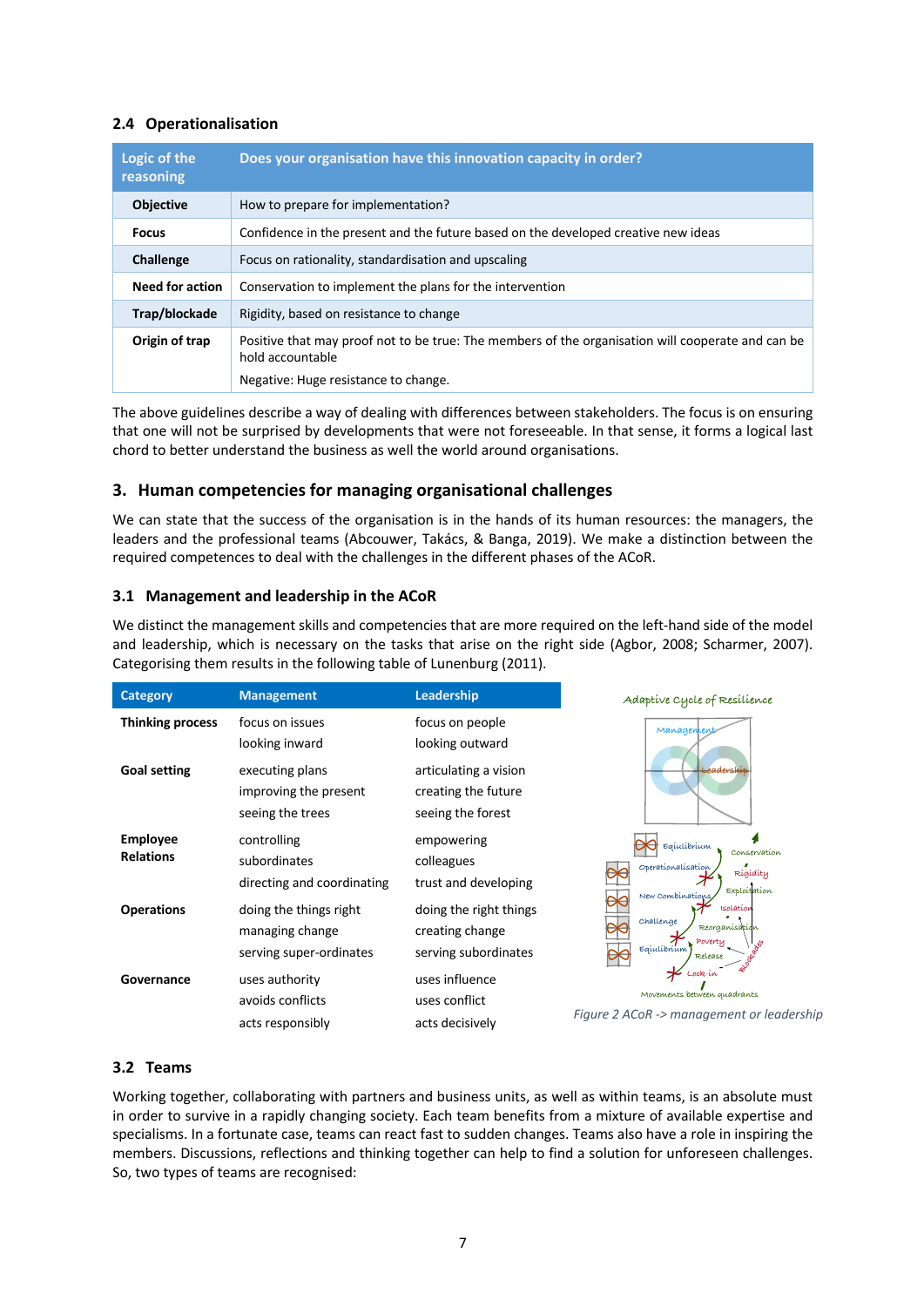#### *3.2.1 Teams based on cooperation*

Collaboration and creativity are crucial both in the context of certainty and uncertainty. Successful co-creation strongly depends on the joint and diverse competencies of people, in one word on the 'teams' (Choo, 1998; Keidel, 1995; Ramaswamy, 2010).

#### *3.2.2 Teams based on inspiration*

In complex cases, all available knowledge, skills and experiences are needed to come up with solutions. However, group thinking can be a threat, especially when the company culture is closed (Abcouwer et al., 2019; Ciborra, 1996; Goodman & Loh, 2012). A complex change, therefore, benefits on the one hand from a focus on *cooperation* of the team to make use of the collective power. On the other hand, individuals who feel autonomous enough to come up with creative solutions in freedom can also be beneficial. The combined focus on cooperation and autonomy is therefore essential for modern organisations to be successful.

According to Lencioni Lencioni (2002), the team performance highly depends on finding a balance between five factors:

- Team members have to *trust* one another;
- engage in a positive *conflict* mode to stimulate the development of new ideas by exchanging knowledge and information;
- *commit* themselves to decisions and plans of action;
- hold one another *accountable* for delivering those plans;
- and focus on the achievement of collective *results*.



*Figure 3 ACoR Leadership, management and teams*

Depending on the type of team, balancing between these factors is different. A mismatch on one or more of these factors will lead to *dysfunctional teams*. In practice, teamwork is challenging because it requires levels of discipline and persistence that few teams can master.

To overcome the dysfunction of the *Absence of trust*, leaders must demonstrate vulnerability, so that subordinates will take the same responsibility themselves. Team leaders must create an environment that is built on trust, does not punish but appreciates vulnerability and truth.

It is difficult to protect members from harm and disagreements. Preventing team members from developing coping skills for dealing with conflict is a mistake. Protecting the team serves only to strain the relationships by depriving the participants of an opportunity to develop conflict management skills. It also leaves them hungry for a resolution that never occurs, so to overcome the dysfunction of the *Fear of Conflict* is vital. Leaders demonstrate restraint when their people engage in conflict and allow the solution to occur naturally. It is not failing in their jobs but the ability to personally model appropriate conflict behaviour.

To overcome the dysfunction of the *Lack of Commitment*, the leader must accept that the decision made sometimes turns out to be wrong. The leader cannot do, is place too high a premium on certainty or consensus.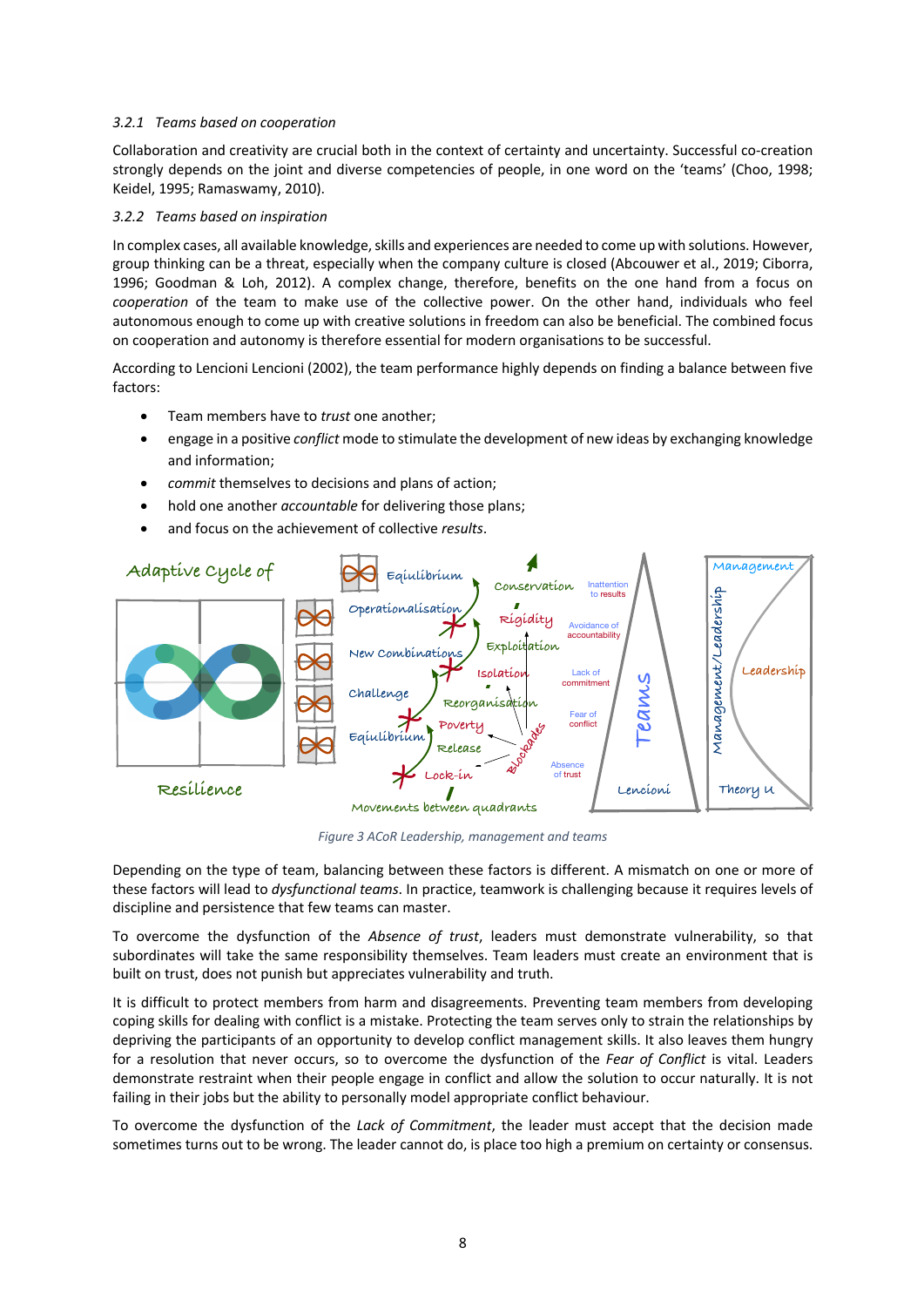To overcome the dysfunction of *Avoiding accountability* is about creating a culture of accountability on a team, where the leader is willing to serve as the ultimate arbiter of discipline when the team itself fails, which should be a rare occurrence. Shared team responsibility requires that the leader must be part of the team and step in when it is necessary.

The leader must set the tone for a focus on results. To overcome the dysfunction of the *Inattention to Results* requires that the leader does not value other issues, shows an example by being selfless and objective and reserve rewards and recognition for those who make real contributions to the achievement of group goals.

Teamwork ultimately comes down to practising a small set of principles over a long period. Success is not a matter of mastering subtle, sophisticated theory, but instead of embracing common sense with uncommon levels of discipline and persistence. Ironically, teams succeed because they are exceedingly human. By acknowledging the imperfections of their humanity, members of functional teams overcome the natural tendencies that make trust, conflict, commitment, accountability, and a focus on results elusive.

#### **3.3 Human resources on the adaptive cycle of resilience**

The way of thinking outlined makes it clear that the human factor is the most decisive one in a complex change operation. Leaders, managers, teams and employees are the ones, who

- do the analyses on the basis of their knowledge, experiences and feelings;
- design the possible solutions for the identified challenge (clearly define the problem definition);
- can decide what interventions are needed for a successful change response;
- are able to manage the necessary process in the right order of change.

If we look at the AcoR model with the four different quadrants and the transition phases, we need different roles

of the manager each time. In order to be successful throughout the entire change process, i.e. to be able to go through the entire quadrant model properly, an excellent manager or leader is needed with teams who cooperate, support and add to the implementation. This is the only way to understand, know and be able to do the whole tour in the ACoR.

#### **4. Conclusion**



*Figure 4 An integrated approach*

It is our firm belief that with the 'welt-Anschauung' we described in this discussion-paper; we are better able to understand the developments as we will continuously face. Referring back to the central question of this article: "*does your organisation have its innovation capacity in order",* by using the logic of reasoning as presented here, we cannot prove that all problems will disappear, but it helps us to increase our ability to deal with the challenges is a more structured way. The process makes clear that the requirements regarding management/leadership and the role teams are playing are different in the identified phases of the ACoR model. Making the distinction between the phases, helps to understand the characteristics and leads to more concious interventions in the change process. The human factor shows to be the most crucial in this respect.

# **5. References**

Abcouwer, A. W., & Goense, T. (2015). *Looking for balance in uncertain times.* Paper presented at the Proceedings of the 16th EBES conference.

Abcouwer, A. W., & Parson, B. (2011). Sustainable assertiveness : The adaptive cycle of resilience. Retrieved from http://www.adaptivecycle.nl/images/SUSTAINABLE\_ASSERTIVENESS\_THE\_ADAPTIVE\_CYCLE\_OF\_RESILIENCE.pdf

Abcouwer, A. W., Takács, E., & Banga, O. P. (2019). *A Systemic Approach for Management, Leadership and Teams.* Paper presented at the EBES, Coventry.

Abcouwer, A. W., Takács, E., & Banga, O. P. (2020). *Adaptive Information Management*. Amsterdam: A.A.A. & O.